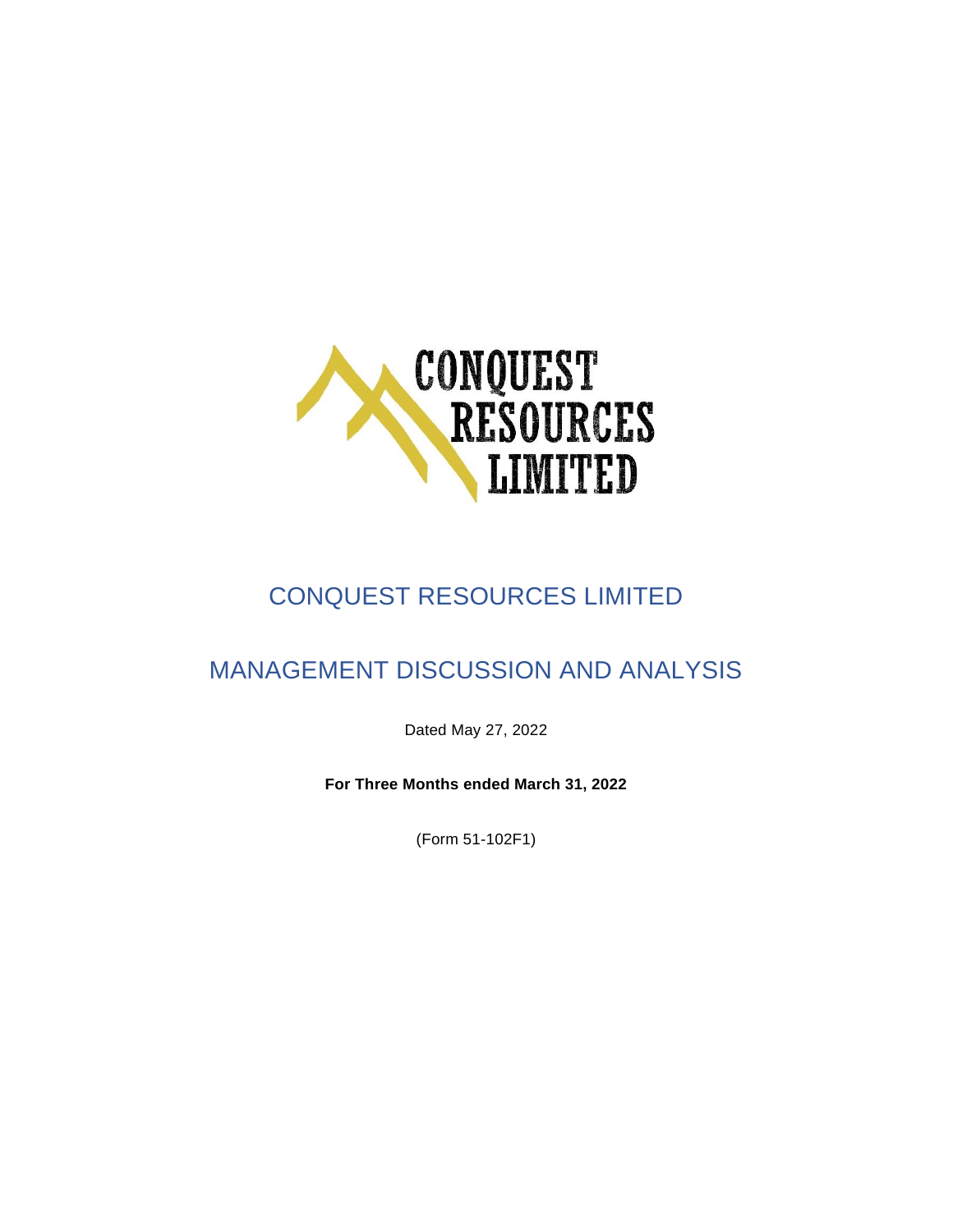

This Management's Discussion and Analysis (MD&A) reviews the activities of Conquest Resources Limited ("Conquest" or the "Company") and compares the financial results for the three months ended March 31, 2022.

For a more complete understanding of the Company's financial condition and results of operations, this MD&A should be read together with the unaudited condensed interim consolidated financial statements and accompanying notes for the three months ended March 31, 2022, and the audited consolidated financial statements and the accompanying notes for the year ended December 31, 2021, copies of which are filed on the SEDAR website.

The Company prepares its financial statements in accordance with International Financial Reporting Standards ("IFRS"), and these statements are filed with the relevant regulatory authorities in Canada.

All monetary amounts are in Canadian dollars unless otherwise stated.

## **COMPANY OVERVIEW**

Conquest Resources Limited is a mineral exploration company that is exploring for gold, copper, and other precious and base metals on mineral properties in Ontario.

The Company's registered office is located at 55 University Ave, Suite 1805, Toronto, Ontario, M5J 2H7. Conquest is a reporting issuer in Ontario, British Columbia, and Alberta. It's common shares trade on the TSX Venture Exchange ("TSX-V") under the symbol CQR.V.

Conquest holds a 100% interest in the Belfast-TeckMag Project, located in the Temagami Mining Camp at Emerald Lake, Ontario, which is believed to have exceptional exploration upside for magmatic sulphide deposits (Cu-Ni-PGE), VMS, IOCG, Iron formation hosted Au and Paleo-placer Au. The Belfast-TeckMag Project is the Company's flagship property, evolved from the Golden Rose Project, which was initially acquired in December 2017, and significantly augmented through the acquisition of Canadian Continental Exploration Corp. ("CCEC") in 2020 and subsequent additional claim staking and purchases in its adjacent Belfast Copper Project and TeckMag Property. Conquest now controls over 300 square kilometres of underexplored territory in the Temagami Mining Camp, including the past producing Golden Rose Mine at Emerald Lake.

Conquest also holds a 100% interest in the Alexander Gold Property located immediately east of the Red Lake and Campbell mines in the heart of the Red Lake Gold Camp along the important "Mine Trend" regional structure. Conquest's property is almost entirely surrounded by Evolution Mining land holdings.

In addition, Conquest owns a 100% interest in the Smith Lake Gold Property, which consists of six patented claims and 181 staked mining claims to the north, west and south of the former Renabie Gold Mine in Rennie Township located in northern Ontario. The Renabie Gold Mine was operated by Corona and Barrick and had produced over 1,000,000 ounces of gold between 1947 and 1991 (Northern Miner March 4, 1991).

## **Q1 & RECENT HIGHLIGHTS**

- $\triangleright$  In January 2022, the Company completed the Phase 1 drill program on its Belfast-TeckMag Project. The drill program was focused on testing those geophysical anomalies that are characteristic of magmatic Cu-Ni-PGE's, VMS, and IOCG mineralization.
- $\geq$  25 drill holes, totaling 9,260 metres were drilled over the course of 8 months from June 2021 to January 2022. Assay results have been received for all holes except for the last drill hole (BC21-26) still pending results.
- ➢ On May 1, 2022, Conquest entered into an Ontario Transfer Payment Agreement under the Ontario Junior Exploration Program with the Minister of Northern Development, Mines, Natural Resources and Forestry (the "OJEP Funding Agreement"). Pursuant to the OJEP Funding Agreement, the province of Ontario will contribute up to a maximum of \$200,000 towards Conquest's exploration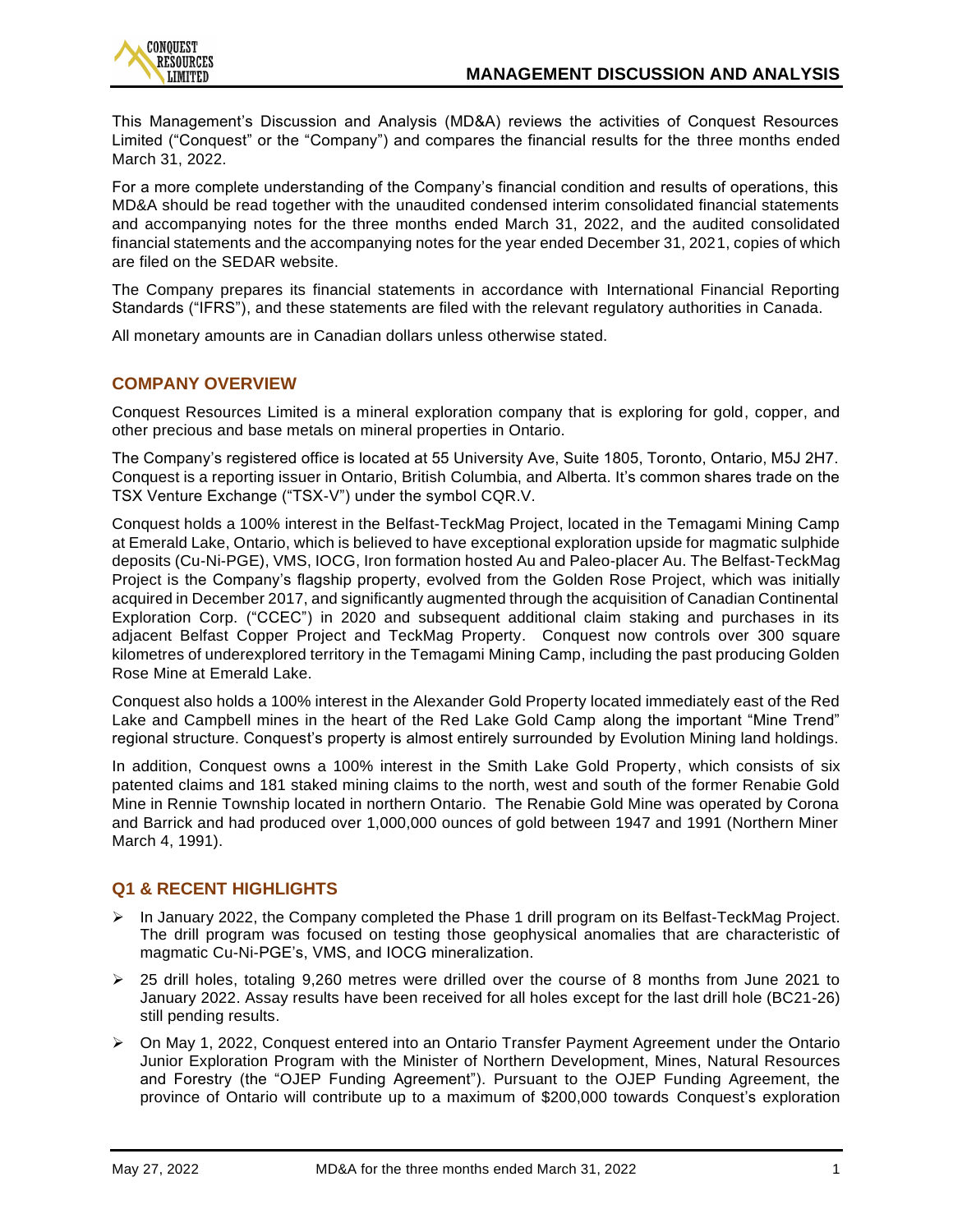

costs incurred during the rest of the year up to February 15, 2023, on its drill programs at the Belfast TeckMag Project. The funds will be made available to the Company subject to its satisfying certain project reporting requirements.

#### **COVID-19**

The Company's operations have not been materially affected by the COVID-19 pandemic. The Company has followed the instructions and advice of Provincial and Federal health professionals and government officials, as well as industry-wide best practice guidelines to help limit the spread of COVID-19, which was declared a pandemic by the World Health Organization on March 11, 2020.

The province of Ontario began the process of gradually easing COVID-19 related restrictions effective January 31, 2022, with most of the restrictions lifted in March 2022. In alignment with the federal government, Ontario terminated its declaration of a state of emergency as of February 23, 2022. The Company continues to monitor the impact the COVID-19 pandemic may have on its operations, including the impact on schedules and timelines for planned exploration programs.

## **BELFAST-TECKMAG PROJECT**

The Belfast-TeckMag Project is a hybrid of the Company's five properties in the Temagami Mining Camp, located northeast of Sudbury in Northern Ontario, namely the Belfast Copper, TeckMag, Golden Rose, DGC, and JPC Properties. An aggregate of 1381 mining claim cells and 5 mining leases totaling approximately 31,800 ha comprise the Belfast-TeckMag Project. The Belfast-TeckMag Project is situated in an area covering 12 Ontario townships including Afton, Armagh, Belfast, Clement, Clary, Delhi, Le Roche, Joan, MacBeth, Phyllis, Scholes, and Sheppard Townships.

#### **Golden Rose Property**

The Company holds 4 mining leases and 782 mining claim cells, collectively known as the Golden Rose Property situated in Afton and Scholes Townships at Emerald Lake approximately 65 kilometres northeast of Sudbury, Ontario. A portion of the Golden Rose Property is subject to a 1.5% Net Smelter Return ("NSR") in favor of Osisko Gold Royalties Ltd., and the leased mining claims are subject to a 2% NSR in favor of EnerMark Inc.

Between 1915 and 1988, mining operations at the Golden Rose Gold Mine produced approximately 52,000 oz of gold from structurally controlled, high-grade quartz-pyrite veins, hosted almost exclusively within the banded iron formations. Surface drilling between 1984 and 2011 identified significant gold mineralization down-dip and down-plunge of the historical underground workings

The Golden Rose mine (currently flooded) consists of more than six kilometres of underground workings, as well as a 3 compartment, 228-metre-deep shaft, and a modern decline ramp from surface to the 6th level of the mine.

Conquest has entered into a Memorandum of Understanding with the Temagami First Nation and Teme Augama Anishnabai regarding the Company's exploration activities on the Belfast-TeckMag Project which is situated within the traditional lands and waterways occupied and used by the Temagami First Nation/Teme Augama Anishnabai.

Through the acquisition of CCEC in October 2020, the Company acquired the TeckMag Property comprised of an extensive package of mining claims which surrounds the Golden Rose Property. The property is underexplored and considered to be highly prospective for precious and base metals.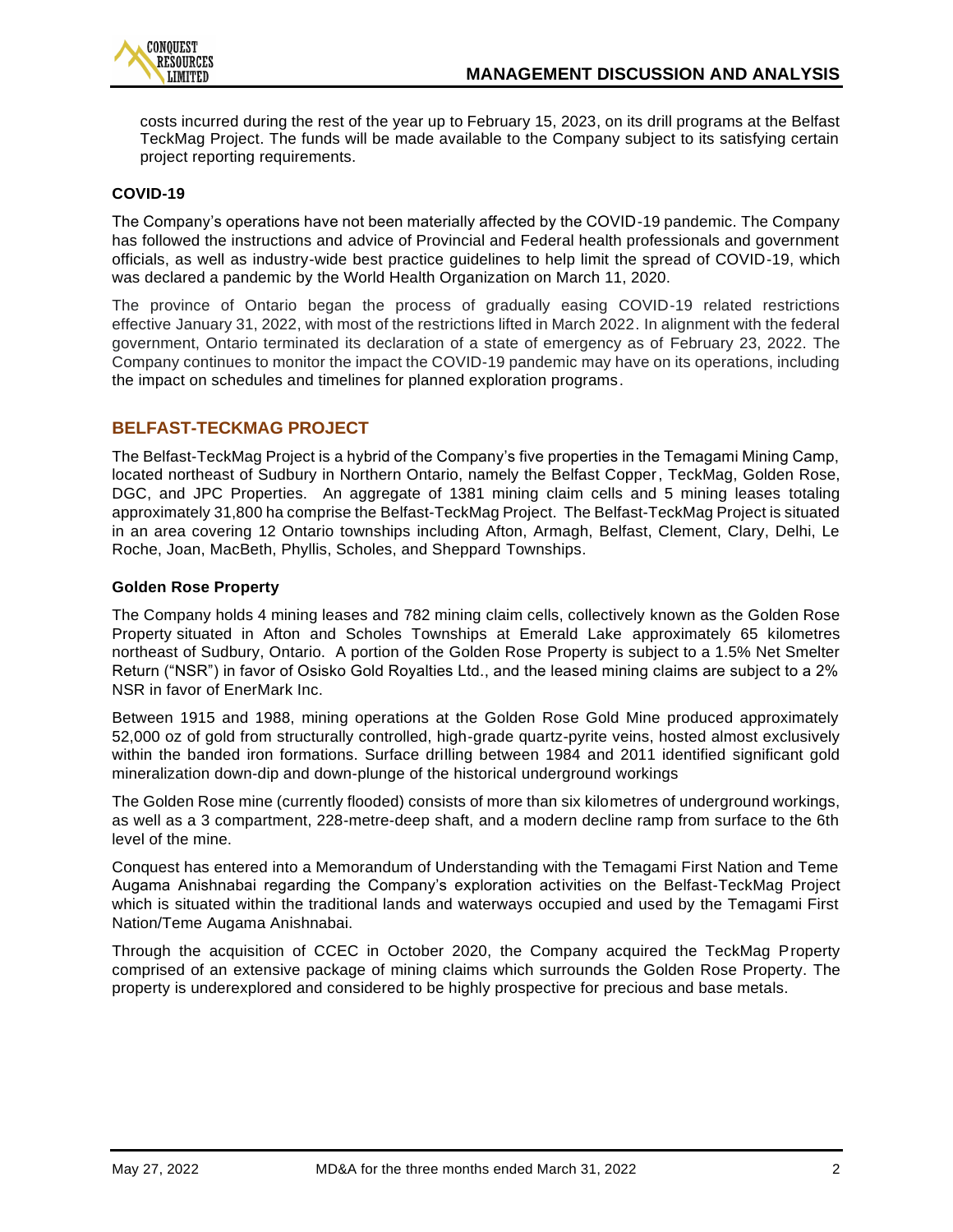

#### **Belfast Copper Property**

During the last quarter of 2020, Conquest doubled its land holdings in the Temagami Mining Camp through the staking and acquisition of 593 mining claim cells, encompassing approximately 130 square kilometres, centered on Belfast Township, adjacent to the Company's recently consolidated land packages following the completion of the acquisition of CCEC.

Belfast Township is located on the edge of the Temagami Magnetic Anomaly which is thought to be related to a massive hydrothermal alteration event and crustal disruption in the region. Regional geophysical surveys show large areas of magnetic and gravity signatures consistent with a major NW-SE trending structural corridor.

On November 2, 2020, the Board of Directors awarded an incentive bonus to the initiator s of the Belfast Project in the form of the grant of a total NSR of 1.5 % on the Belfast Project to certain management of the Company.

The Belfast Project, now part of the Belfast-TeckMag Project, is a culmination of many years of data gathering, geological interpretation, and field work performed by the exploration team, who have identified several potential target areas for various styles of potentially economic mineralization, including magmatic Ni-Cu-PGE, IOCG, VMS, Iron hosted Au, and Paleo-placer Au.

#### **DGC Property**

Pursuant to a Purchase and Sale Agreement with Teck Resources Limited ("Teck"), Conquest acquired a 100% interest in the DGC Ni-Cu-PGE Property located in Afton Township, Ontario in March 2021. Conquest issued 1,800,000 shares to Teck in consideration for the acquisition, subject to a 2% NSR retained by Teck.

The DGC Property is located in the central portion of Conquest's Belfast-TeckMag Project, and covers the core of the Temagami Magnetic Anomaly, located east of the Sudbury Igneous Complex, and is one of the largest positive magnetic anomalies in North America. CCEC drill-tested the DGC Property with a 2,200m drill hole in 2014. The drill hole (AT14-01) intersected a quartz diorite dike at a depth of 1,989m, similar to the mineralized dikes associated with the Sudbury Impact Complex.

#### **JPC Property**

In a separate transaction in March 2021, Conquest signed a purchase agreement to acquire the JPC Property in Clement, MacBeth, and Scholes Townships, Ontario from a private individual. The Company paid \$13,000 cash and issued 250,000 shares of the Company for a 100% interest in 6 mining claim cells, which is located to the southeast of Conquest's Golden Rose Property, subject to a 1% NSR. Conquest may purchase half of the NSR royalty for \$500,000 at any time and retains a Right of First Refusal on the balance of the royalty.

#### **Drilling at Belfast-TeckMag**

25 diamond drill holes, totaling 9,260 metres were drilled as of January 2022, which concluded the Company's Phase 1 drill program designed to evaluate up to 30 airborne VTEM-Max, Airborne Magnetotelluric (AMT), and gravity geophysical anomalies. Assay results have been received for all drill holes except for the final hole (BC21-26), due to a delay in the lab's assaying process. Most of the conductive targets that were drilled were caused by sulphidic horizons and/or formational features.

#### **Ground Geophysical Program**

In March 2022, a downhole geophysical survey (BHEM) was completed on drill hole BC21-26 and an offhole conductor was logged. Drilling is planned to follow up on this target pending the assay results from drill hole BC21-26.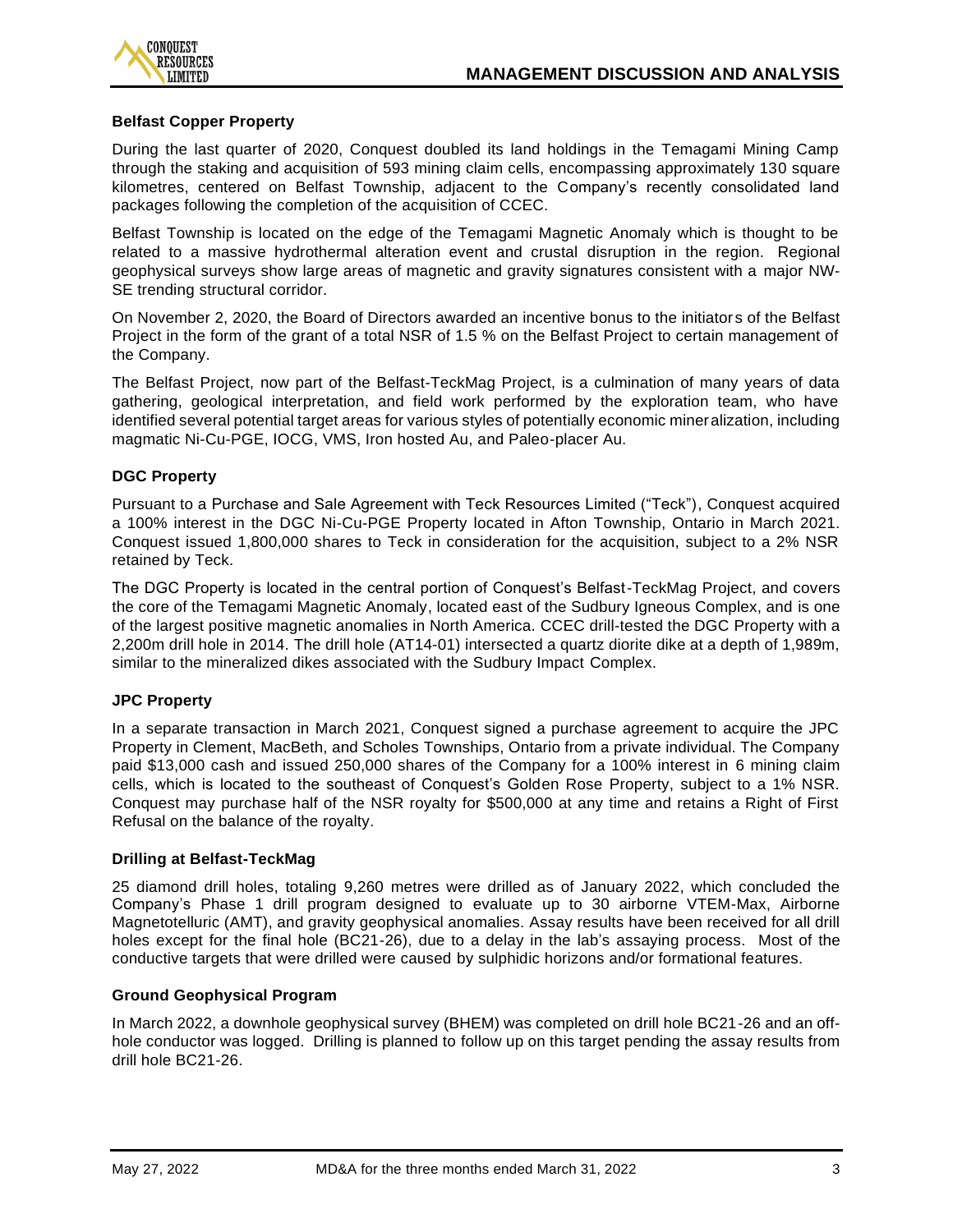

## **OTHER PROJECTS**

#### **Alexander Gold Project**

Conquest's Alexander Property is strategically located east of the Red Lake and Campbell mines in the heart of the Red Lake Gold Camp.

The Alexander Property situates within the important "Mine Trend" regional structure. The western boundary of Conquest's Alexander Property is located adjacent to the Red Lake gold mine and approximately 500 metres east of the Balmer headframe and its Aviation zone exploration target area. Conquest continues to be encouraged in the belief that the Company holds one of the most prospective land positions in the Red Lake gold camp, outside the Red Lake complex owned and operated by gold producer Evolution Mining Limited ("Evolution").

The Balmer Assemblage is host to the high-grade gold ores at the Red Lake mine and the Balmer Assemblage stratigraphy that characterizes the well-established Mine Trend at Red Lake is present in drill holes on Conquest's Alexander Property. The Mine Trend stratigraphy strikes northwest to southeast through Conquest's patented claim group. Conquest's previous drilling in 2009, 2010 and 2011 on the Alexander Property reported gold grades of up to 12.67 grams per ton over 1 metre.

In addition to carrying out its own desktop examination of historical data for the Alexander Property with the intent to remap the Balmer Assemblage within the Alexander Property, Conquest intends to continue monitoring activities by Evolution on its adjacent property.

Evolution released its annual Mineral Resources and Ore Reserves estimates on February 16, 2022. The Mineral Resource at Evolution's Red Lake property at December 31, 2021 is estimated at 53.6 million tonnes at 6.82 grams per tonne gold for 11.7 million ounces, an increase of 689,000 ounces compared to the 2020 estimate of 47.8 million tonnes at 7.19 grams per tonne gold for 11.0 million ounces. The Ore Reserves maintained at 13.1 million tonnes at 7.0 grams per tonne gold for 2.9 million ounces in accordance with the JORC Code.

Evolution announced the development of the Cowal underground mine in 2021 and a defined pathway to grow gold production at Red Lake to 350,000 low-cost ounces per annum by 2026. Evolution continued to ramp-up production at Red Lake during the first quarter of 2022 and reported record production. Production is expected to exceed 40,000 ounces in the second quarter of 2022. (Source: [https://evolutionmining.com.au/red-lake/\)](https://evolutionmining.com.au/red-lake/).

#### **Smith Lake Gold Project**

Conquest's Smith Lake Property consists of 6 patented mining claims and 181 mining claims covering approximately 2,915 hectares of land located within the Missanabie-Goudreau Greenstone Belt in Leeson, Stover, and Rennie Townships in northern Ontario.

The Smith Lake Property, located between the former Renabie Mine to the east and the Manitou Gold / Alamos land package to the west, is 100% Conquest owned and is contiguous with the former International Corona Resources (now Barrick Gold Corporation) Renabie Mine which produced more than 1,000,000 ounces of gold from 1941 through 1991. Reported reserves from the mine were approximately 6 million tonnes at an average grade of 6.6 grams per tonne gold and 2 grams per tonne silver. The Renabie Mine closed in 1991, reportedly due to a slumping gold price, high cost of production and a decrease in the recalculation of ore resource by 961,050 tons in the proven and probable categories.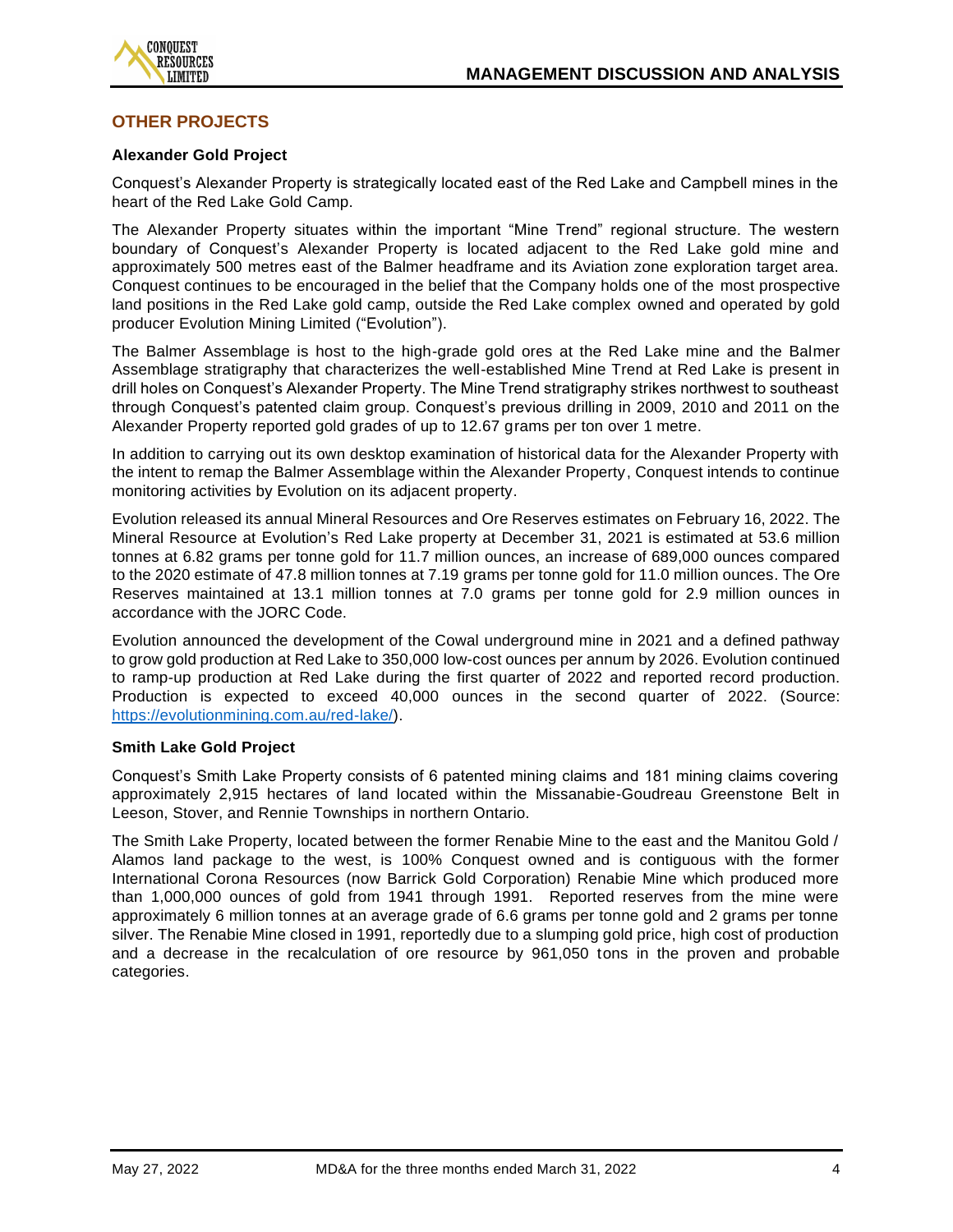

Conquest has focused its exploration in three areas adjacent to the old mine workings where clusters of structural lineaments display similar characteristics to those hosting the Renabie mine. Previous drilling on the property by the Company reported drill results ranging from 0.25 grams per tonne to 63.3 grams per tonne over drill intercepts of 0.22 to 1.5 metres. The Company continues to work on developing a revised geological model for the property. Conquest plans to explore several areas of lineament clusters with the focus on finding new, structurally controlled gold mineralization like the Renabie Mine. Prospecting, shallow geophysics, soil geochemistry and potential follow-up trenching planned at the Z-22 Vein area. Consultation with both the Missanabie Cree and the Michipicoten First Nation has been undertaken.

## **LNB Property**

On November 11, 2021, Conquest issued an initial 200,000 shares to the vendor of the LNB Property pursuant to an agreement dated September 22, 2021 to purchase a property that is considered to be prospective for uranium mineralization associated with veins and faults at or near the Archean-Proterozoic unconformity, Ni-Cu-PGE mineralization associated with Proterozoic rift mafic intrusive rocks located at the unconformity south of Black Sturgeon Lake in the Lake Nipigon Basin (the "LNB Property"). Conquest can earn 100% interest in the LNB Property by issuing 200,000 shares per year over the next 3 years and spending \$400,000 in exploration costs, subject to a 2% NSR with a buy-back of 1% at any time for \$1,000,000.

## **OUTLOOK**

Conquest is currently compiling data generated from the Phase 1 drill program and recently completed geophysical programs to direct further exploration work on the Belfast-TeckMag Project.

Targets derived from data compilation and field work in the spring will be systematically drilled based on priority and accessibility. Seven targets have been selected following the completion of the Phase 1 program and more may be added after field work is complete.

In addition, field work is being planned for the company's newly acquired LNB Property.

## **Qualified Person and Technical Report**

Joerg Kleinboeck, P. Geo., is the Company's Qualified Person for the purposes of National Instrument 43-101 and has approved the technical disclosures within this MD&A.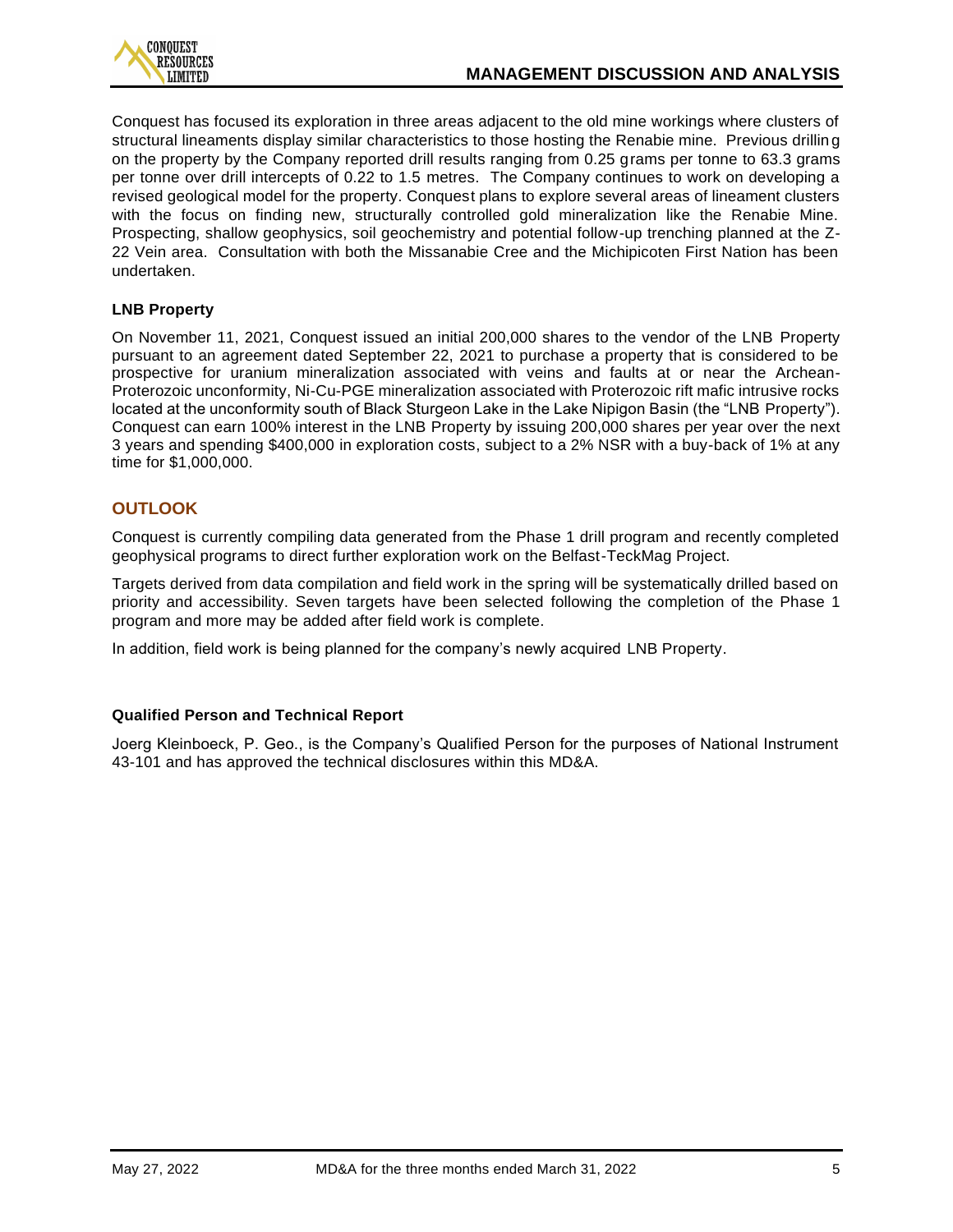

## **RESULTS OF OPERATIONS**

Conquest recorded no revenue for the three months ended March 31, 2022 and 2021.

For the three-month period ended March 31, 2022, the Company recorded a loss of \$348,837 or \$0.003 per share (2021 - \$766,751 or \$0.006 per share). The loss included acquisition cost of \$nil (2021 - \$107,100), exploration expenditures of \$158,733 (2021 - \$364,075) and stock-based compensation expense of \$93,896 (2021 - \$155,468).

The Company completed its Phase 1 drilling program on its Belfast-TeckMag Project in January 2022 and had no material drilling activities, besides a downhole geophysical survey, during the rest of the first quarter. Therefore, the exploration costs during the three-month period ended March 31, 2022 decreased in comparison with the same period in 2021.

|                        | Q1        | Q4        | Q3          | Q2          | Q1        | Q4        | Q3              | Q2        |
|------------------------|-----------|-----------|-------------|-------------|-----------|-----------|-----------------|-----------|
|                        | 2022      | 2021      | 2021        | 2021        | 2021      | 2020      | <b>2020</b>     | 2020      |
|                        | (\$000's) | (\$000's) | $(\$000's)$ | $(\$000's)$ | (\$000's) | (\$000's) | $($ \$000's $)$ | (\$000's) |
| Net income/(loss)      | (349)     | (1,022)   | (1, 169)    | (1,068)     | (767)     | (4, 433)  | (131)           | (76)      |
| Net income/(loss)      |           |           |             |             |           |           |                 |           |
| per share              |           |           |             |             |           |           |                 |           |
| - Basic and diluted    | (0.003)   | (0.007)   | (0.009)     | (0.008)     | (0.006)   | (0.061)   | (0.003)         | (0.002)   |
| Total assets           | .586      | 2,080     | 2,956       | 4,006       | 4,736     | 5,364     | 5,462           | 996       |
| <b>Working Capital</b> | .489      | 1.744     | 2,613       | 3,618       | 4,559     | 4,846     | 219             | 102       |

## **SUMMARY OF QUARTERLY RESULTS**

- Q2 of 2020 includes stock-based compensation expense of \$25,905.
- Q3 of 2020 includes stock-based compensation expense of \$25,905 and \$65,161 exploration expenditures.
- Q4 of 2020 includes acquisition cost of \$3,571,432 related to the CCEC acquisition, exploration and evaluation expenditures in the amount of \$861,188 and stock-based compensation expense of \$90,437.
- Q1 of 2021 includes acquisition, exploration and evaluation expenditures in the amount of \$471,175 and stock-based compensation expense of \$155,468.
- Q2 of 2021 includes exploration and evaluation expenditures in the amount of \$786,294 and stockbased compensation expense of \$184,217.
- Q3 of 2021 includes exploration and evaluation expenditures of \$863,346 and stock-based compensation expense of \$164,200.
- Q4 of 2021 includes exploration and evaluation expenditures of \$736,979 and stock-based compensation expense of \$137,684.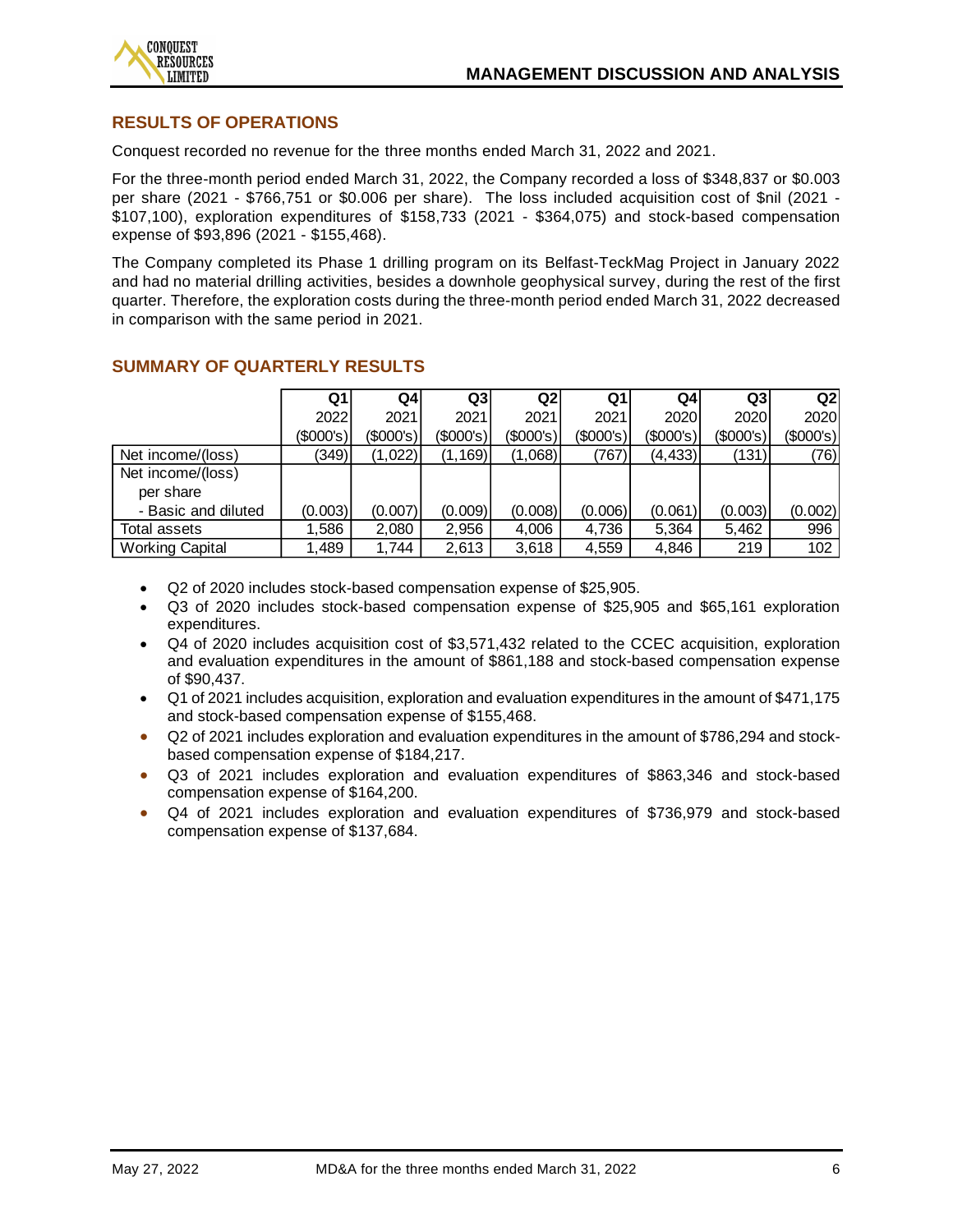## **EXPLORATION AND EVALUATION EXPENDITURES**

The following table outlines the Company's cumulative exploration and evaluation expenditures which have been expensed according to the Company's accounting policy:

|                    | March 31.  | Additions                | December 31. | Additions | December 31, |
|--------------------|------------|--------------------------|--------------|-----------|--------------|
|                    | 2022       | 2022                     | 2021         | 2021      | 2020         |
|                    |            |                          |              |           |              |
|                    |            |                          |              |           |              |
| Belfast-TeckMag    | 8,478,781  | 156.486                  | 8.322.295    | 2,839,357 | 5,482,938    |
| Alexander          | 6,252,144  | 1.792                    | 6,250,352    | 1,792     | 6,248,560    |
| <b>Smith Lake</b>  | 1,270,649  | 455                      | 1,270,194    | 645       | 1,269,549    |
| King Bay           | 1,003,189  | $\overline{\phantom{a}}$ | 1,003,189    |           | 1,003,189    |
| Lake Nipigon Basin | 16,000     |                          | 16,000       | 16,000    |              |
| Total              | 17,020,763 | 158,733                  | 16,862,030   | 2,857,794 | 14,004,236   |

## **LIQUIDITY AND CAPITAL RESOURCES**

The Company's objective when managing capital is to maintain adequate levels of funding to support the acquisition, evaluation and exploration of mineral properties and maintain the necessary corporate and administrative functions to facilitate these activities. This is done primarily through equity financing. Future financings are dependent on market conditions and there can be no assurance the Company will be able to raise funds in the future. All equity financings require the approval of the Board of Directors.

At March 31, 2022, the Company had total current assets of \$1,586,333 (December 31, 2021 – \$2,079,712), including cash and cash equivalents of \$1,532,615 (December 31, 2021 – \$1,949,588) to settle accounts payable and accrued liabilities of \$96,879 (December 31, 2021 – \$335,317).

Cash used in operating activities amounted to \$416,973 (2021 – \$735,247) for the three months ended March 31, 2022.

The Company had \$nil proceeds or disbursements from financing or investing activities during the three months ended March 31, 2022 and 2021.

At March 31, 2022, Conquest had not achieved profitable operations, and expects to incur further losses in the development of its business. The Company has continued to rely on equity financing to fund its working capital requirements.

## **OFF-BALANCE SHEET ARRANGEMENTS**

There are no off-balance sheet arrangements.

## **TRANSACTIONS BETWEEN RELATED PARTIES**

Other than the grant of stock options, no fees were paid by the Company to directors for their services as directors of the Company in the three months ended March 31, 2022 and 2021.

During the three-month period ended March 31, 2022, a total expense of \$64,529 (2021 - \$83,850) were charged by related parties, including \$45,000 (2021 - \$45,000) by Tom J. Obradovich, Director, President and Chief Executive Officer of the Company for management fees; \$6,000 (2021 - \$6,000l) by Energold Minerals Inc., an affiliate of John Kearney, the Chairman of the Company, for executive consulting services; \$11,200 (2021 - \$22,170) by Intega Advisors, a company controlled by Tong Yin, Chief Financial Officer of the Company for professional services; \$2,329 (2021 - \$10,680) by Janice Malmholt, Secretary of the Company, for corporate secretary services; and \$3,000 (2021 - \$3,000) for rent by Buchans Resources Limited, a company with common directors.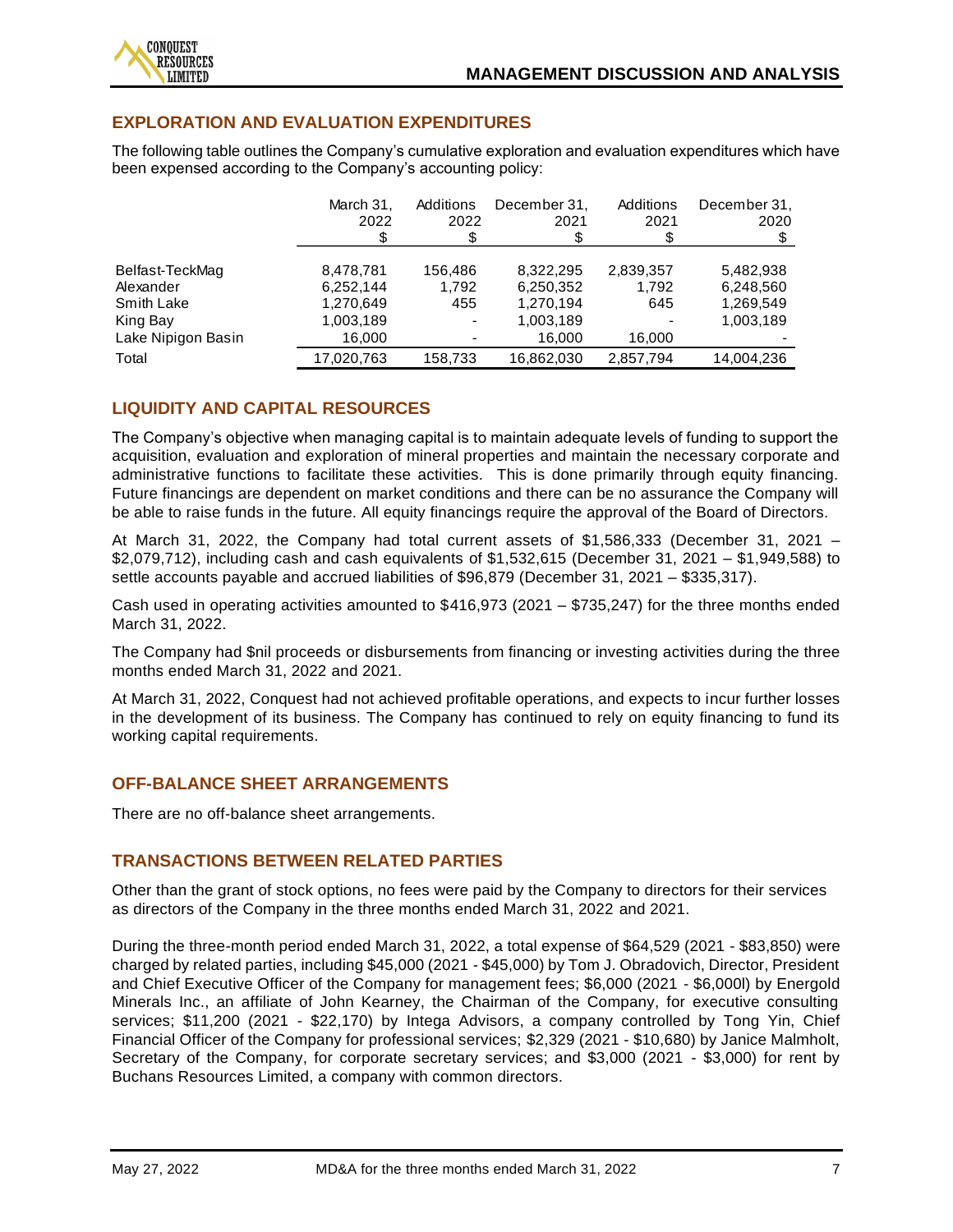

Included in accounts payable and accrued liabilities at March 31, 2022 is \$26,382 (December 31, 2021 - \$27,593) due to related parties. Such amounts are due on demand, unsecured and non-interest bearing.

## **ACCOUNTING POLICIES AND ESTIMATES**

#### **Critical accounting estimates**

The Company's financial statements are prepared in accordance with International Financial Reporting Standards (IFRS) and require management to make estimates and assumptions that affect the reported amounts of assets, liabilities, revenues and expenses, and the related disclosure of contingent assets and liabilities, if any. The Company's management makes assumptions that are believed to be reasonable under the circumstances and that are based upon historical experience, current conditions, and expert advice. These estimates are reviewed on an ongoing basis for updated information and facts. The use of different assumptions would result in different estimates, and actual results may differ from results based on these estimates.

#### **Adoption of New Accounting Standards**

The standards and interpretations within IFRS are subject to change. For further details, please refer to note 3 of the audited consolidated financial statements at December 31, 2021, and note 3(b) to the unaudited condensed interim consolidated financial statements at March 31, 2022.

## **RISK FACTORS**

In conducting its business, Conquest faces a number of risks common to the mining and exploration industry. These are summarized below. There are also certain specific risks (including those listed below), associated with an investment in the Company and prospective investors should carefully consider these specific risk factors associated with an investment in the Company.

#### **Additional Financing**

The Company's ability to continue exploration and development of its properties will be dependent upon its ability to raise additional financing. No assurances can be made that the Company will be able to raise such additional capital.

At March 31, 2022, the Company had not achieved profitable operations, had an accumulated deficit since inception and expects to incur further losses in the development of its business. The Company has relied on equity financing to fund its working capital requirements. The Company will need to generate additional financial resources to fund its planned exploration programs and continue as a going concern. There is a risk that additional financing will not be available to the Company on a timely basis or on acceptable terms. There are no assurances that the Company will continue to obtain additional financial resources and/or achieve positive cash flows or profitability. If the Company is unable to obtain adequate additional financing, the Company will be required to further curtail operations.

While Conquest has sufficient financial resources necessary to undertake its currently planned activities, there can be no assurance that Conquest will be successful in obtaining any additional required funding necessary to conduct additional exploration or evaluation, if warranted, on Conquest's current exploration properties or any properties that may be acquired or to develop mineral resources on such properties, if commercially mineable quantities of such resources are located thereon. Failure to obtain additional financing on a timely basis could cause Conquest to forfeit its interest in such properties. If additional financing is raised through the issuance of equity or convertible debt securities of Conquest, the interests of shareholders in the net assets of Conquest may be diluted.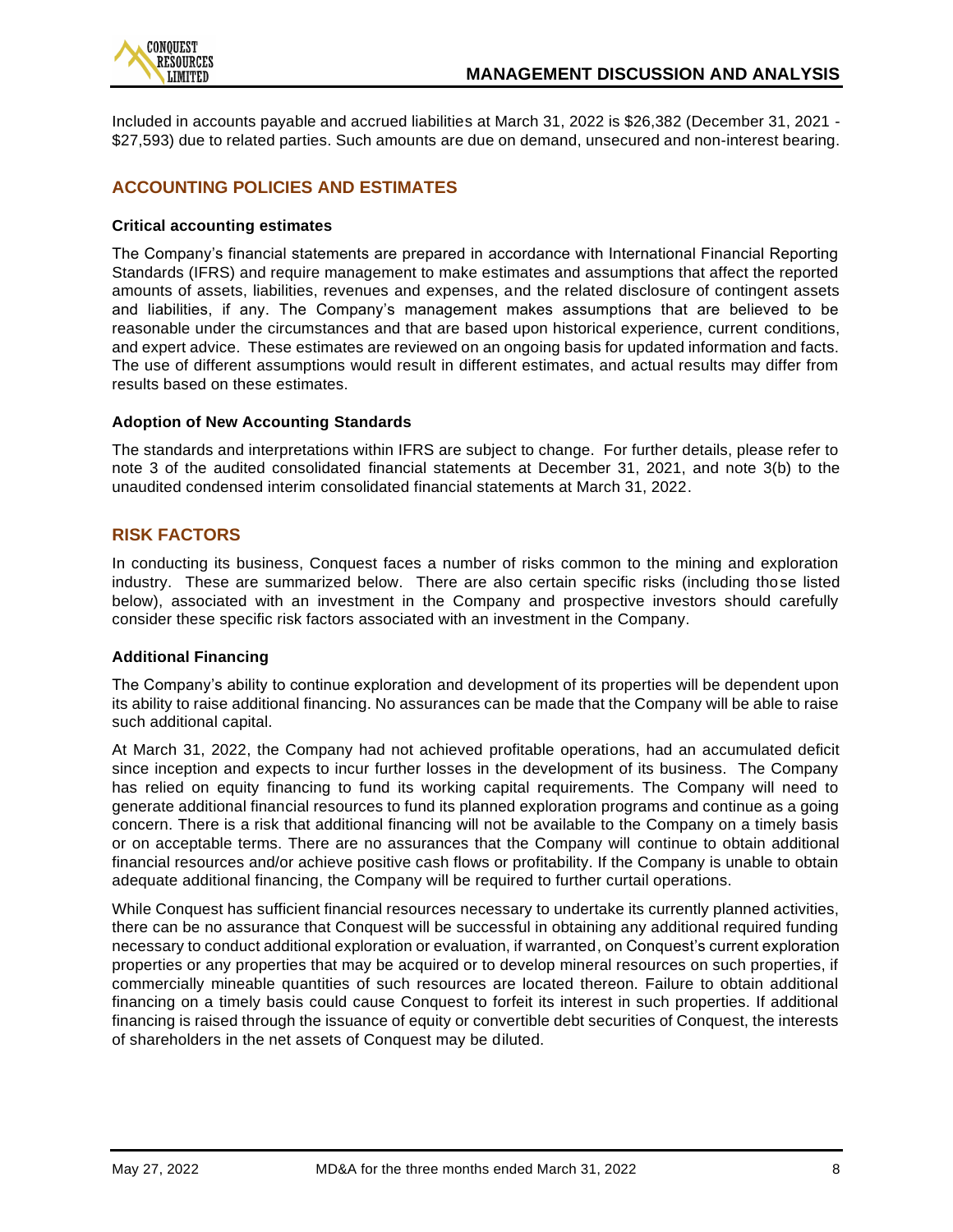The COVID-19 pandemic has presented unprecedented challenges to individual health, communities, jobs, businesses and economies, and specifically to public companies, shareholders and investors. The economic fallout from the COVID-19 pandemic will lead to the need for additional sources of financing through the crisis while the pandemic-related market downturn and the need to manage cash in an uncertain economic environment brings into question the appropriateness and prudence of continuing with planned programs at previously anticipated levels.

The Company relies on equity financing to generate additional financial resources to fund its planned exploration programs. The COVID-19 pandemic has adversely affected financial markets and investor interest in public companies that could affect the Company's ability to finance its operations.

The Company is not subject to any capital requirements imposed by a lending institution or regulatory body, other than Policy 2.5 of the TSXV which requires adequate working capital or financial resources of the greater of (i) CDN\$50,000 and (ii) an amount required to maintain operations and cover general and administrative expenses for a period of 6 months.

## **Exploration, Development and Operating Risk**

Resource exploration and development is a speculative business, characterized by a number of significant risks including, among other things, unprofitable efforts resulting not only from the failure to discover mineral deposits but also from finding mineral deposits that, though present, are insufficient in quantity and quality to return a profit from production. The marketability of minerals acquired or discovered by Conquest may be affected by numerous factors that are beyond the control of Conquest and that cannot be accurately predicted, such as market fluctuations, the proximity and capacity of milling facilities, mineral markets and processing equipment, and such other factors as government regulations, including regulations relating to royalties, allowable production, importing and exporting minerals and environmental protection, the combination of which factors may result in Conquest not receiving an adequate return of investment capital. Many of the properties in which Conquest holds an interest are in the exploration stage only and are without a known body of commercial ore. Development of the subject mineral properties would follow only if favorable exploration results are obtained and a positive feasibility study is completed.

The business of exploration for minerals and mining involves a high degree of risk. Few properties that are explored are ultimately developed into producing mines. There is no assurance that Conquest's mineral exploration and development activities will result in any discoveries of commercial bodies of ore. The long-term profitability of Conquest's operations will in part be directly related to the costs and success of its exploration and development programs, which may be affected by a number of factors.

Substantial expenditures are required to establish reserves through drilling and to develop the mining and processing facilities and infrastructure at any site chosen for mining. Although substantial benefits may be derived from the discovery of a major mineralized deposit, no assurance can be given that minerals will be discovered in sufficient quantities to justify commercial operations or that funds required for development can be obtained on a timely basis and at an acceptable cost.

In addition to the above, there can be no assurance that current exploration programs will result in profitable mining operations. The recoverability of the carrying value of interests in mineral properties and Conquest's continued existence is dependent upon the preservation of its interests in the underlying properties, the discovery of economically recoverable reserves, the achievement of profitable operations, or the ability of Conquest to raise additional financing, if necessary, or alternatively upon Conquest's ability to dispose of its interests on an advantageous basis. Changes in future conditions could require material write-downs of the carrying values.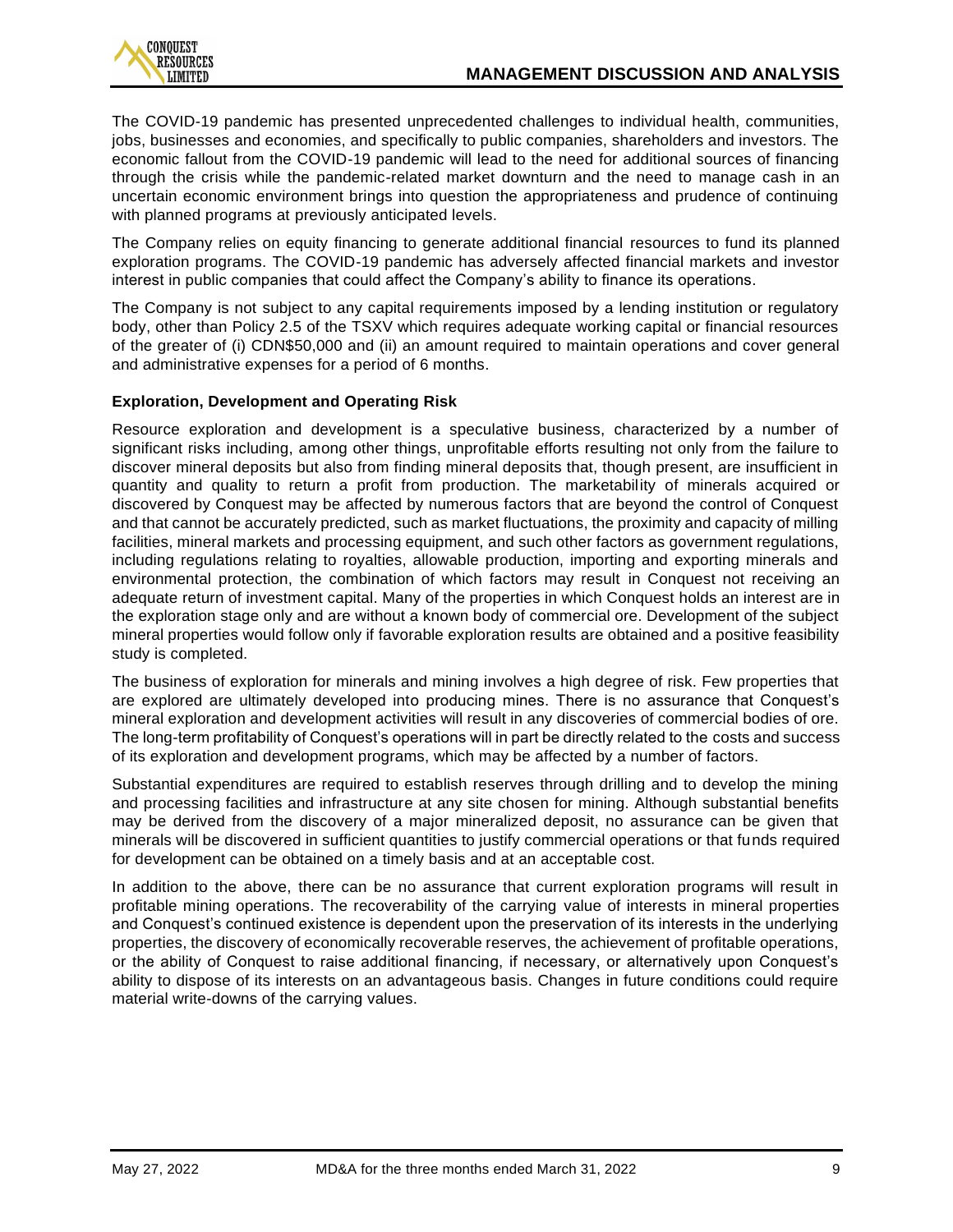

#### **No Assurance of Production**

Conquest has limited experience in placing resource properties into production, and its ability to do so will be dependent upon using the services of appropriately experienced personnel or entering into agreements with other major resource companies that can provide such expertise. There can be no assurance that Conquest will have available to it the necessary expertise when and if Conquest places its resource properties into production and whether it will produce revenue, operate profitably, or provide a return on investment in the future.

#### **Factors beyond Conquest's Control**

The exploration and development of mineral properties and the marketability of any minerals contained in such properties will be affected by numerous factors beyond the control of Conquest. These factors include government regulation, high levels of volatility in market prices, availability of markets, availability of adequate transportation and refining facilities and the imposition of new or amendments to exist ing taxes and royalties. The effect of these factors cannot be accurately predicted.

#### **Environmental Risks and Hazards**

Conquest's operations may be subject to environmental regulations in the various jurisdictions in which it operates. Environmental legislation provides for restrictions and prohibitions on spills, releases or emissions of various substances produced in association with certain mining industry operations, such as seepage from tailings disposal areas, which would result in environmental pollution. A breach of such legislation may result in the imposition of fines and penalties. In addition, certain types of operations require the submission and approval of environmental impact assessments. Environmental legislation is evolving in a manner that means standards are stricter, and enforcement, fines and penalties for noncompliance are more stringent. Environmental assessments of proposed projects carry a heightened degree of responsibility for companies and directors, officers, and employees. The cost of compliance with changes in governmental regulations has a potential to reduce the profitability of operations. Conquest intends to comply fully with all applicable environmental regulations.

#### **Competition**

The mining industry is intensely competitive in all its phases, and Conquest competes with other mining companies in connection with the acquisition of properties producing or capable of producing, precious and base metals. Many of these companies have greater financial resources, operational experience, and technical facilities than Conquest. Competition could adversely affect Conquest's ability to acquire suitable properties or prospects in the future. Consequently, Conquest's operations and financial condition could be materially adversely affected.

#### **Management**

The success of Conquest is currently largely dependent on the performance of its directors and officers. There is no assurance Conquest can maintain the services of its directors and officers or other qualified personnel required to operate its business. The loss of the services of these persons could have a material adverse effect on Conquest and its prospects. Some of the directors and officers also serve as directors and/or officers of other companies which are engaged and will continue to be engaged in the search for additional business opportunities on behalf of other companies, and situations may arise where these directors and officers will be in direct competition with Conquest. Conflicts, if any, will be dealt with in accordance with the relevant provisions of applicable corporate and securities laws.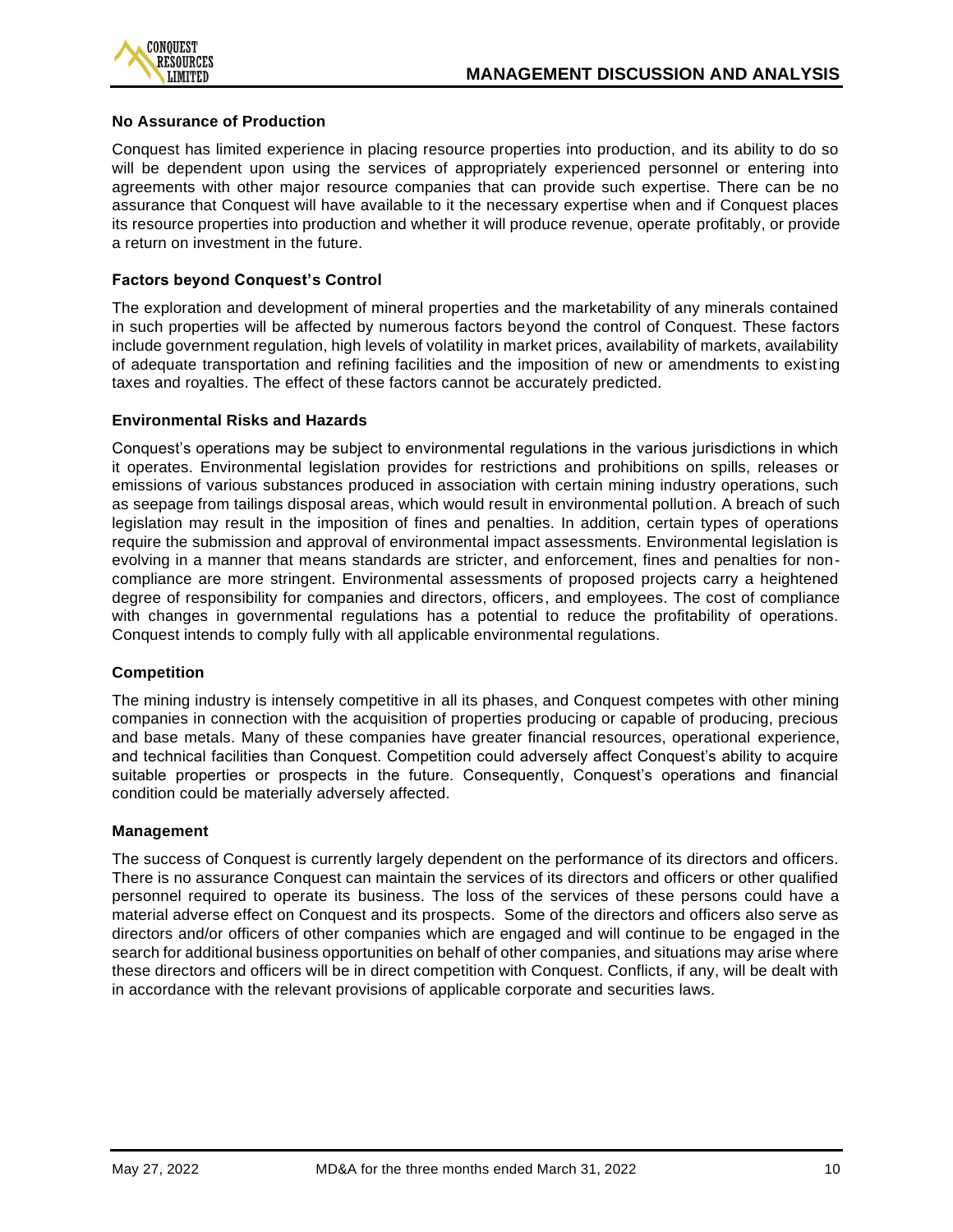

Recruiting and retaining qualified personnel is critical to Conquest's success. The number of persons skilled in the acquisition, exploration and development of mining properties is limited and competition for such persons is intense. As business activity grows, additional key financial, administrative and mining personnel as well as additional operations staff will be required. Although Conquest believes it will be successful in attracting, training and retaining qualified personnel, there can be no assurance of such success. If Conquest is not successful in attracting, training and retaining qualified personnel, the efficiency of operations could be affected.

#### **Laws and Regulations**

The Company's mining and exploration activities may be affected by the extent of the country's political and economic stability and the nature of government regulation relating to the mining industry and foreign investors therein. Changes in regulation or shifts in political conditions are beyond the control of the Company and may adversely affect its business and its holdings. In addition, mining operations may be affected by government regulations with respect to production, price controls, export controls, income taxes, expropriation of property, environmental legislation and mine safety.

#### **Aboriginal Land Claims and Treaty Rights**

The Company conducts its operations in Northern Ontario, in areas which are subject to Aboriginal land claims.

The Belfast-TeckMag Project is located within the traditional lands and waterways occupied and used by the Temagami First Nation/Teme Augama Anishnabai, an Aboriginal people within the meaning of Section 35 of the Constitution Act, 1982.

The Smith Lake Property is located within the claimed traditional lands of both the Missanabie Cree and the Michipicoten First Nation, who have overlapping rights.

The Canadian courts have confirmed that the Crown has a duty to consult with Aboriginal people, and to accommodate, if necessary, when its decisions or actions may adversely affect Aboriginal rights and interests or treaty rights. Crown consultation has the potential to delay regulatory approval processes. In certain cases, respecting Aboriginal rights may mean regulatory approval may be denied or the conditions in the approval make the project economically challenging or not feasible. In addition to the potential impacts of such claims, development and construction may be inhibited, delayed or stopped which could result in, among other things, a significant increase in costs and/or cost overruns, delays, reduced support of the federal or provincial governments or challenges to, or the revocation of, regulatory approvals or permits and/or the need for additional regulatory processes, any of which could materially impact the overall feasibility or economic benefits of a mineral development project which, in turn, could have a material adverse effect on the Company and its business.

During the COVID-19 pandemic, many indigenous communities declared a state of emergency or took other measure to protect community health and safety that may disrupt normal field exploration and /or aboriginal consultation or engagement activities. The province of Ontario began the process of gradually easing COVID-19 related restrictions effective January 31, 2022, with most of the restrictions lifted in March 2022. The Company continues to monitor the impact of COVID-19 on indigenous communities involved in our projects.

#### **Insurance**

The Company may become subject to liability for cave-ins, environmental impacts or other hazards of mineral exploration and production against which it cannot insure, or against which it may elect not to insure because of high premium costs or other reasons. Payment of such liabilities would reduce funds available for acquisition of mineral prospects or exploration and development and would have a material adverse effect on the Company's financial position. The directors of the Company know of no such liability pending or otherwise at this time.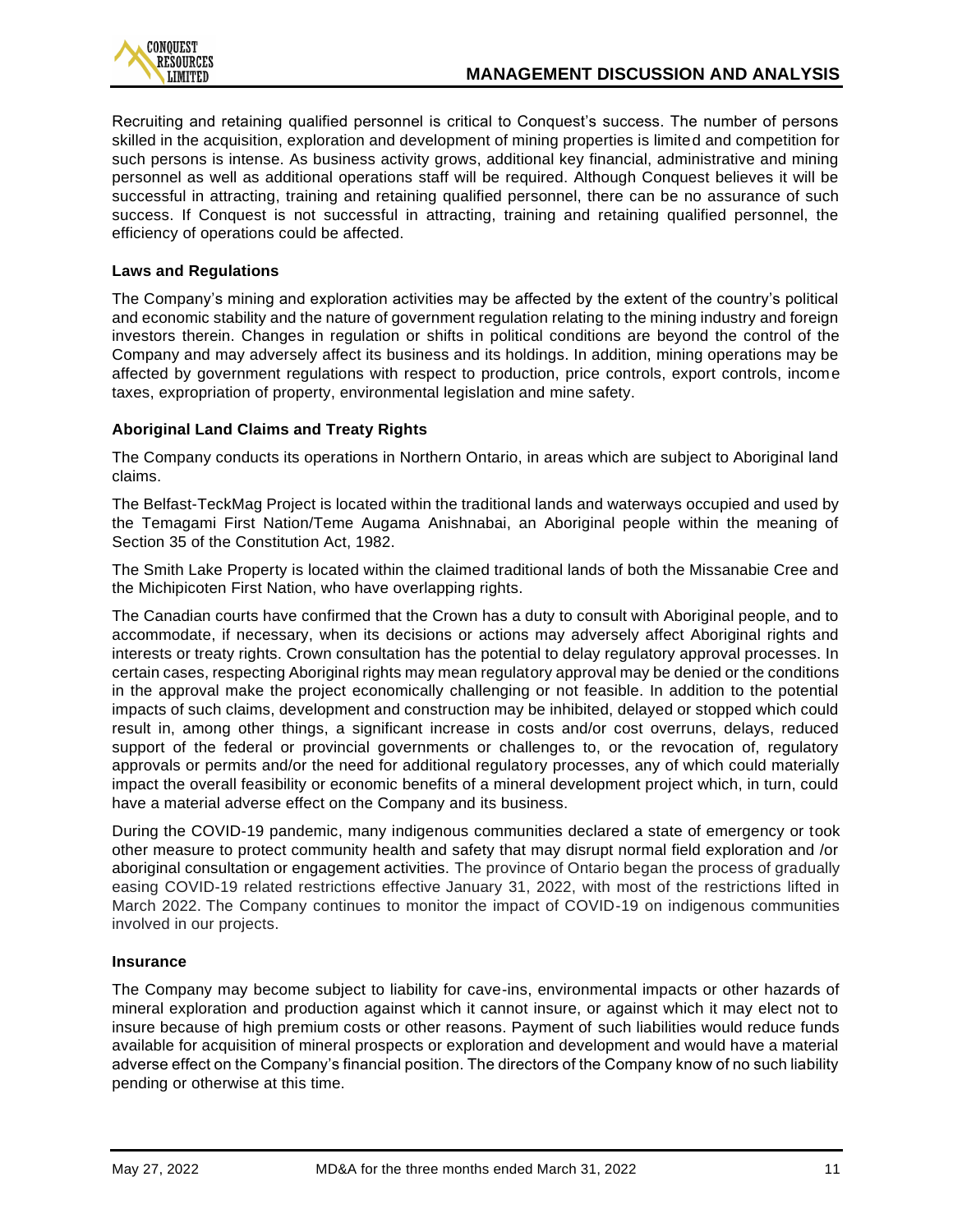

#### **Commodity Prices**

The ability of the Company to develop its properties and the future profitability of the Company is directly related to the market price of certain commodities and specifically gold, as well as the capitalization of the Company and the general receptiveness of the markets to junior equities.

The price of gold, copper, uranium, as well as other precious and base metals, has experienced volatility over short periods of time and is affected by numerous factors beyond the control of the Company, including international economic and political trends, expectations of inflation, currency exchange fluctuations (including the U.S. dollar relative to the Canadian dollar and other currencies), interest rates, global or regional consumption patterns, speculative activities and increases in production due to improved mining and production methods. The supply of and demand for gold and other precious and base metals are affected by various factors including political events, economic conditions and production costs in major mineral producing regions.

#### **Price Volatility of Publicly Traded Securities**

Securities of exploration companies have experienced substantial volatility in the past, often based on factors unrelated to the financial performance or prospects of the companies involved. These factors include macroeconomic developments in North America and globally, and market perceptions of the relative attractiveness of particular industries. The Company's share price is also likely to be significantly affected by short-term changes in metal prices or in the Company's financial condition or results of operations as reflected in quarterly earnings reports. The COVID-19 pandemic has adversely affected financial markets and investor interest in public companies that could affect the Company's ability to finance its operations.

## **FINANCIAL INSTRUMENTS**

The Company's risk exposures and the impact on the Company's financial instruments are summarized below. There have been no changes in the risks, objectives, policies and procedures from the previous period.

## **Fair value**

The carrying amounts for cash, marketable securities, amounts receivable and accounts payable and accrued liabilities on the consolidated statements of financial position approximate fair value because of the limited term of these instruments.

#### **Interest rate risk**

The Company has cash balances and no interest-bearing debt. The Company's current policy is to invest excess cash in investment-grade short-term deposit certificates issued by major Canadian banks. The Company periodically monitors the investments it makes and is satisfied with the credit ratings of its banks.

#### **Credit risk**

Credit risk is the risk that a client or vendor will be unable to pay or receive any amounts owed or owing by the Company. Management's assessment of the Company's risk is low as it is primarily attributable to funds held in Canadian banks.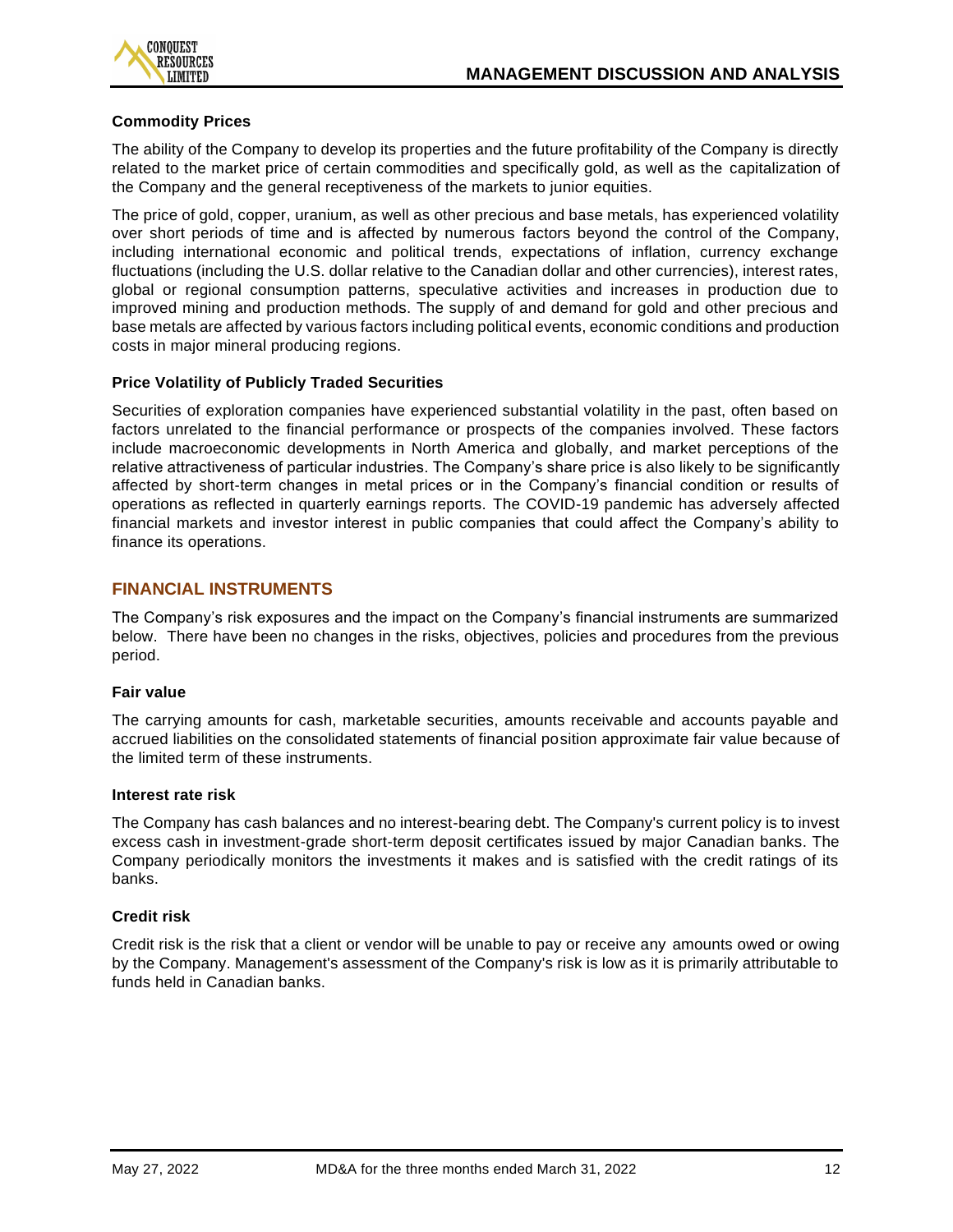

#### **Liquidity Risk**

Liquidity risk encompasses the risk that the Company cannot meet its financial obligations as they come due. At March 31, 2022, the Company had cash and cash equivalents of \$1,532,615 (December 31, 2021 - \$1,949,588) to settle accounts payable and accrued liabilities of \$96,879 (December 31, 2021 - \$335,317), including \$26,382 (December 31, 2021 - \$27,593) liabilities due to related parties. The Company's accounts payable have contractual maturities of less than 30 days and are subject to normal trade terms.

#### **Market Risk**

Market risk is the risk that the fair value or future cash flows from the Company's financial instruments will significantly fluctuate because of changes in market prices. The Company does not have significant exposures to market risk at March 31, 2022.

#### **Capital Risk**

The Company manages its capital to ensure that there are adequate capital resources for the Company to maintain and explore its mineral properties. The capital structure of the Company consists of capital stock for common shares and reserves for warrants and stock options.

#### **Sensitivity Analysis**

Cash is invested in investment-grade short-term deposit certificates. Given management's knowledge and experience in the financial markets, sensitivity to a plus or minus 1% change in rates, based on the current balance of cash at March 31, 2022, would affect the net loss by plus or minus \$13,500 during a one-year period.

As at March 31, 2022, the Company did not hold any material balances in foreign currencies that would give rise to exposure to foreign exchange risk.

#### **Fair Value Hierarchy and Liquidity Risk Disclosure**

The fair value hierarchy has the following levels: (a) quoted prices (unadjusted) in active markets for identical assets or liabilities (Level 1); (b) inputs other than quoted prices included in Level 1 that are observable for the asset or liability, either directly (i.e., as prices) or indirectly (i.e., derived from prices) (Level 2); and (c) inputs for the asset or liability that are not based on observable market data (unobservable inputs) (Level 3).

## **OUTSTANDING SHARE CAPITAL**

The Company has unlimited authorized share capital of a single class of common shares of which, at March 31, 2022 and May 27, 2022, 134,837,106 common shares were issued and outstanding.

Each common share entitles the holder to one vote. The common shares rank equally for dividends and for all distributions upon dissolution or wind up.

At March 31, 2022 and May 27, 2022, there were 13,252,632 share purchase warrants outstanding. Each warrant entitles the holder to purchase one share of the Company at a price of \$0.18 per share.

At March 31, 2022 and May 27, 2022, the Company has 9,125,000 stock options outstanding under its Stock Option Plan.